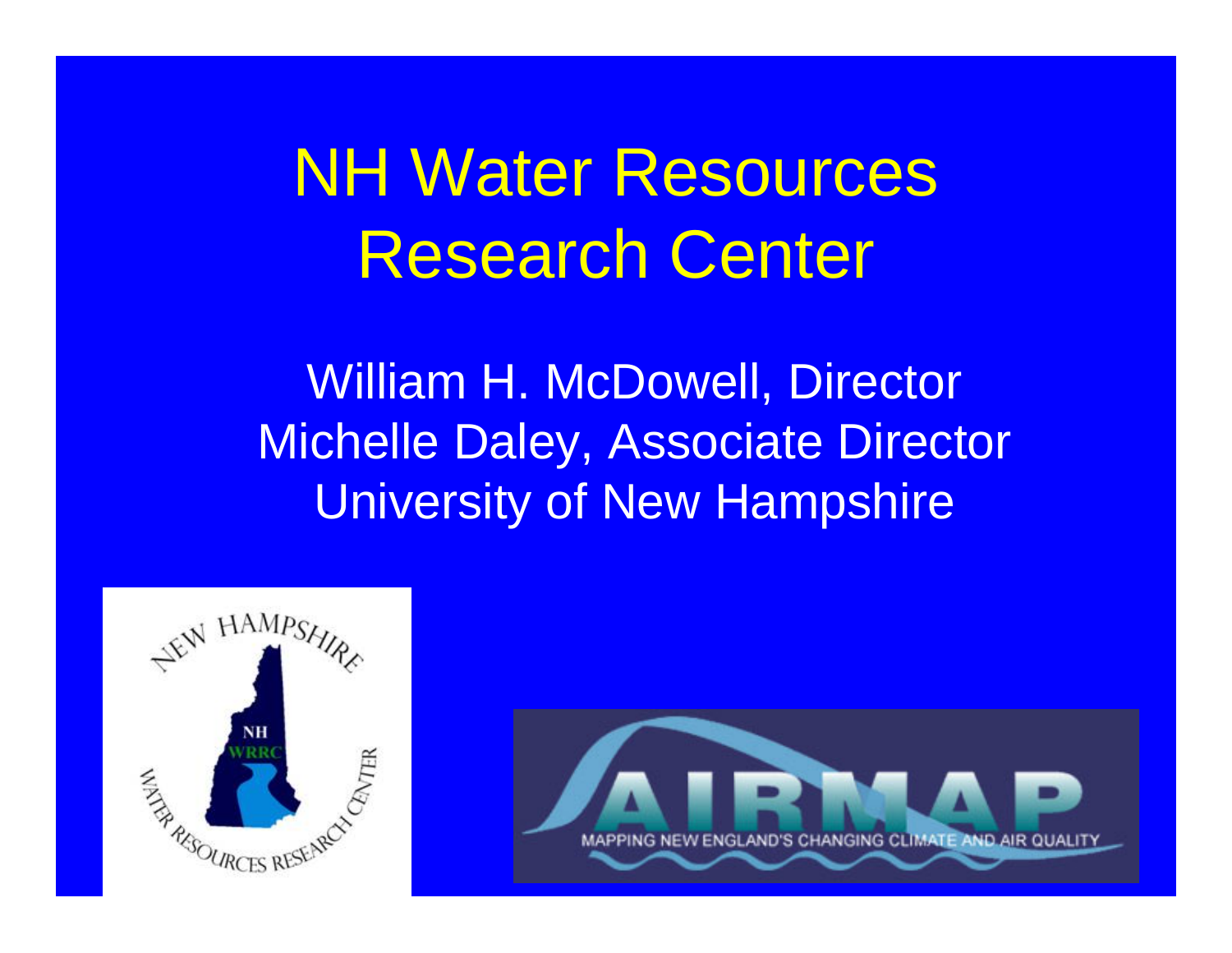

### • *Mission*

Facilitate research, education, and outreach focused on NH and New England water resources

### • *Resources*

About \$93k annually from the Interior Department appropriation, coming from the USGS budget. Federal funds must be matched 2:1 with non-Federal funds. Authorized but not in President's budget for last 8 years.

### • *Partnerships*

USGS, Green Mountain Conservation Group (Ossipee River), Lamprey River Watershed Association/Advisory Committee, periodic DES projects, other watershed groups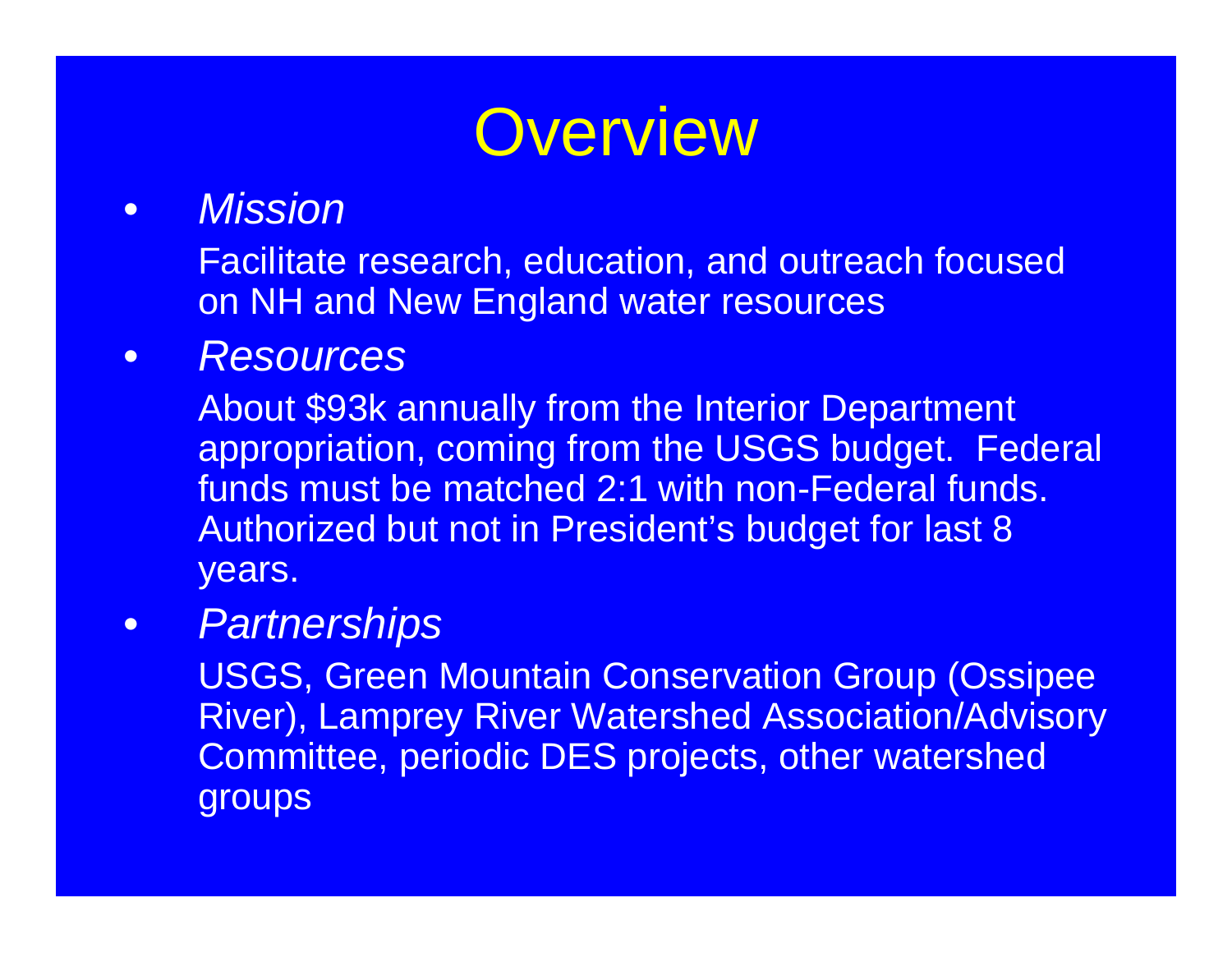# Funding Allocation

### • *15% administration*

Manage granting process, interact with USGS budget office, participate in National Institute of Water Resources (NIWR) meetings and programmatic planning

### • *25% outreach*

Web site, presentations to local communities and watershed groups, service on advisory committees

### • *60% funded projects*

Long-term water quality trends, impacts of land use on water quality, Great Bay groundwater input water quality, seed funding for NH Water Conference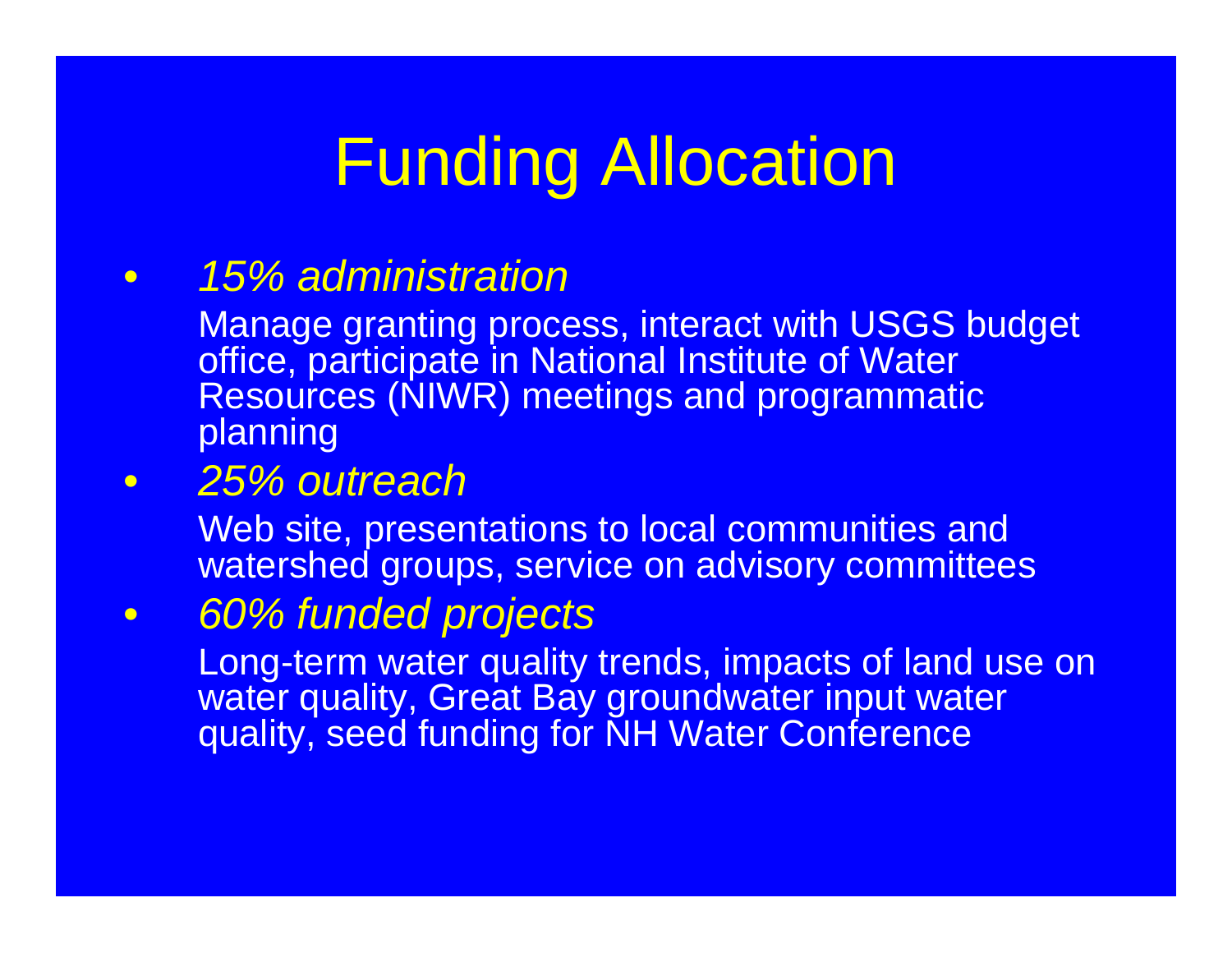# Facilities and Staff

- 1. Water Quality Analysis Laboratory (WQAL) (2 FT staff)
	- 40,000 water quality analyses annually
	- Nutrients, dissolved organic carbon, major cations and anions
	- Support of research projects by UNH faculty, graduate students, watershed groups, and faculty/grads from other universities
- 2. Lamprey River Hydrologic Observatory (LRHO) (1 FT staff)
	- Ad hoc faculty consortium started in 2001 by McDowell, Davis and others
	- Dedicated to understanding long-term drivers of water resources in suburbanizing basin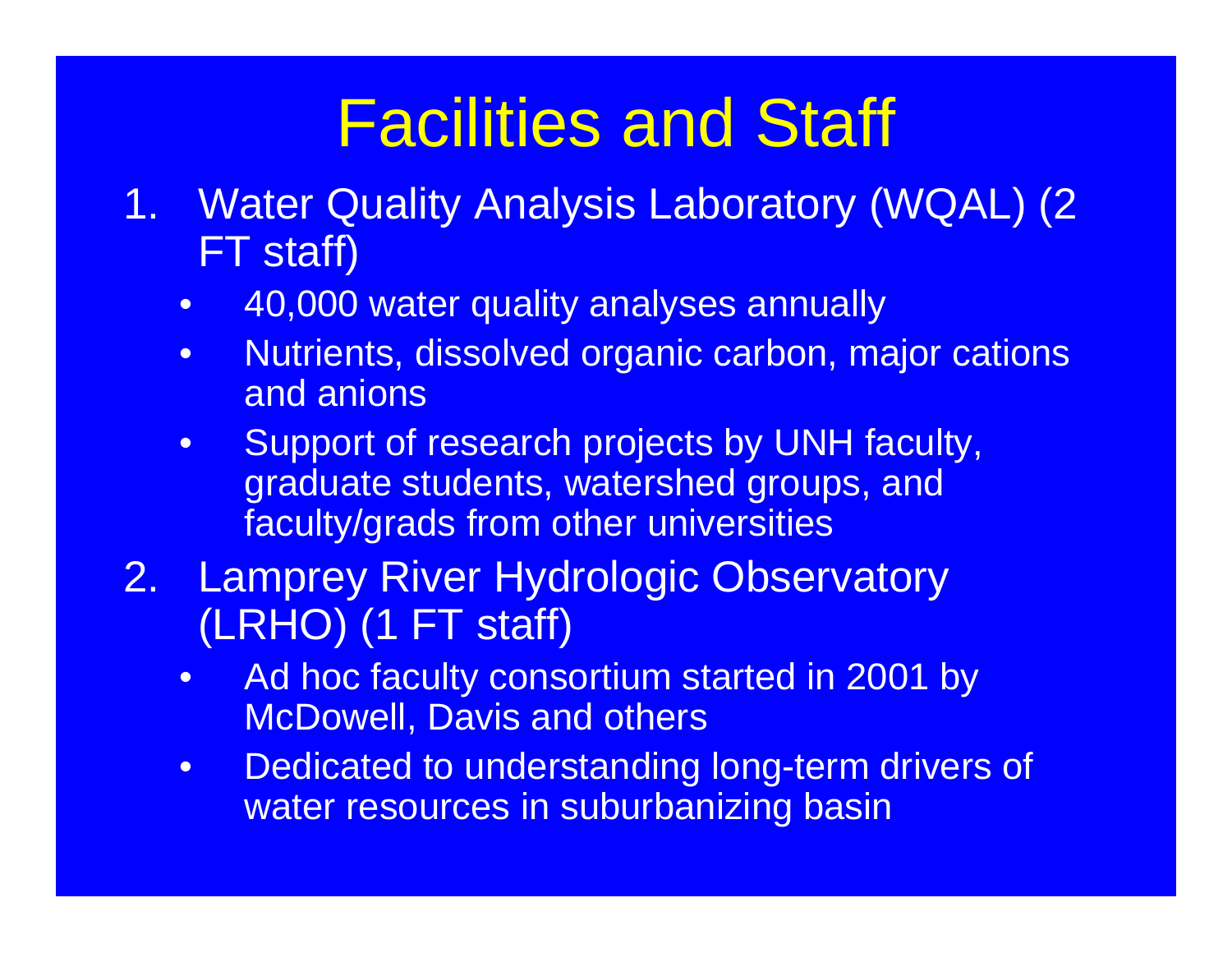# LRHO – why the Lamprey?

- Large enough to be important part to NH, small enough to be workable (472 km<sup>2</sup> at USGS gauge)
- Predicted population growth very rapid (50% over 20 yrs)
- Variety of land use (ag, urban, rural, wetlands)
- Mainly septic disposal, but also one STP
- In-stream flow issues important
- Federal Wild and Scenic River
- Active Watershed Association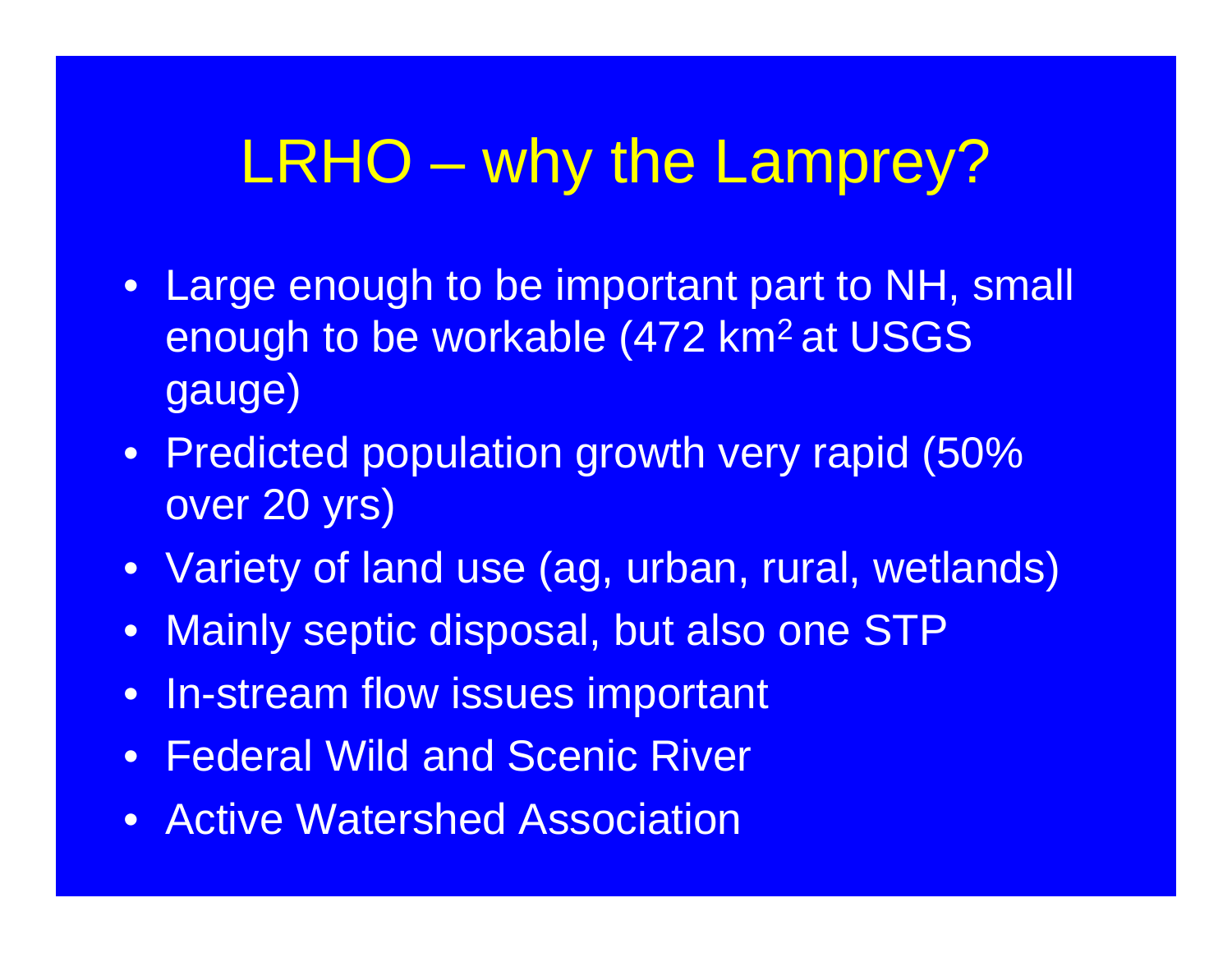# Long-term vision

- Platform for teaching, research, and outreach on watershed science and ecosystem ecology at UNH (Natural Resources and Earth Sciences Departments)
- Same approach and tool set as LTER or CUAHSI Hydrologic Observatory
- Site at which fundamental understanding of biogeochemical cycles can be readily applied to management issues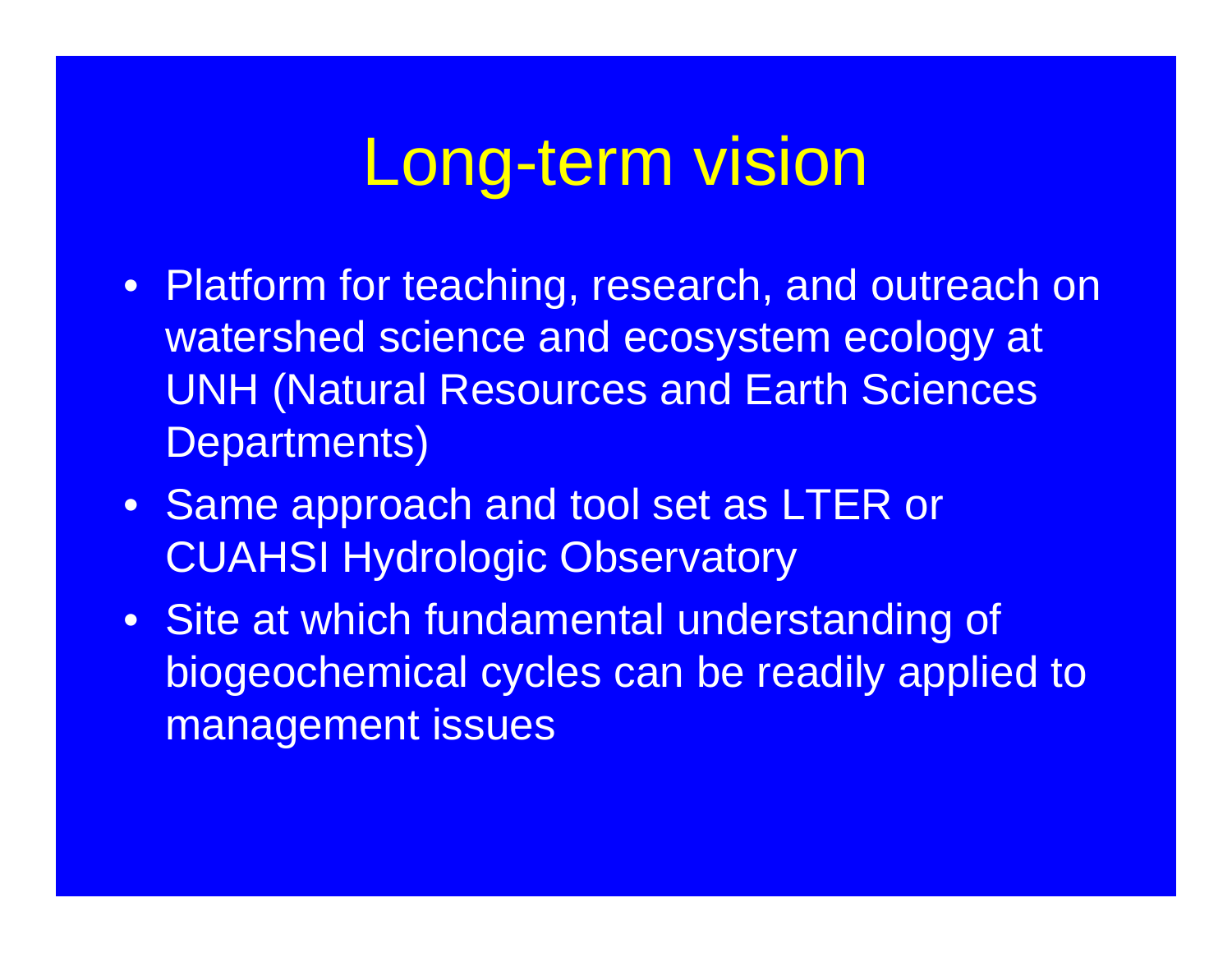# Research Questions

- 1. Are there long-term trends in Lamprey River chemistry driven by suburbanization?
- 2. Can variability in sub-basin surface water and groundwater chemistry be predicted by watershed attributes?
- 3. What drives long-term N balance in the Lamprey River watershed?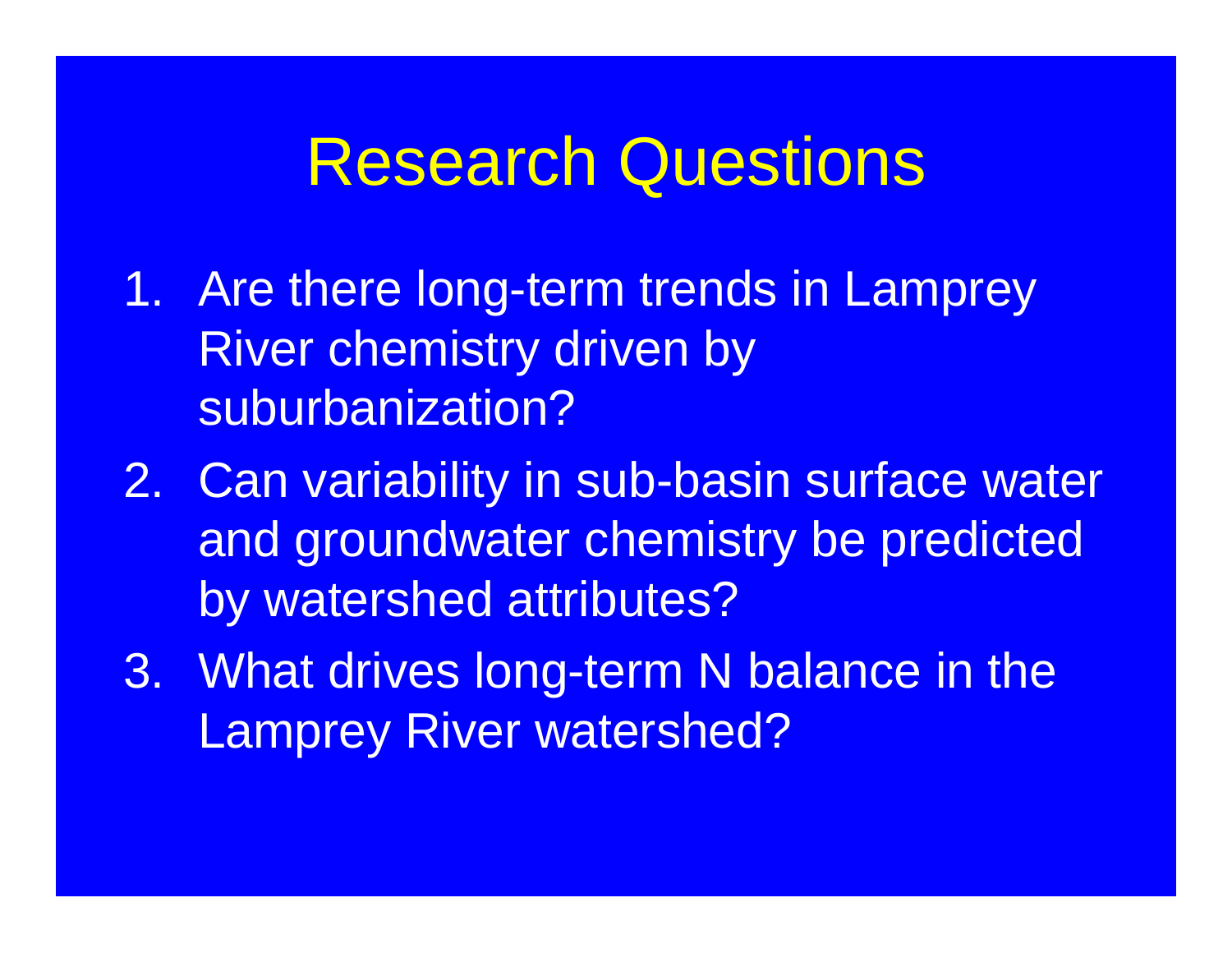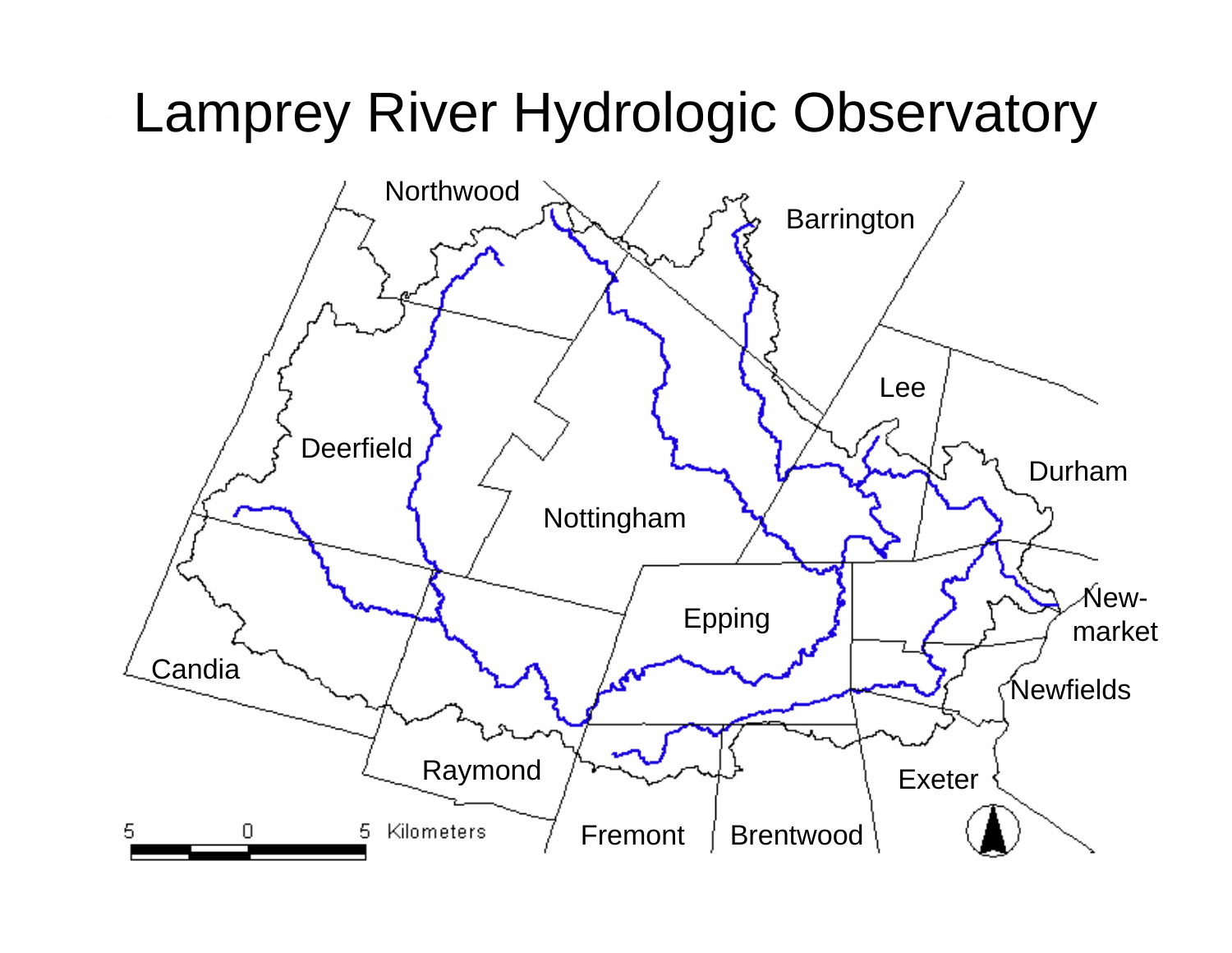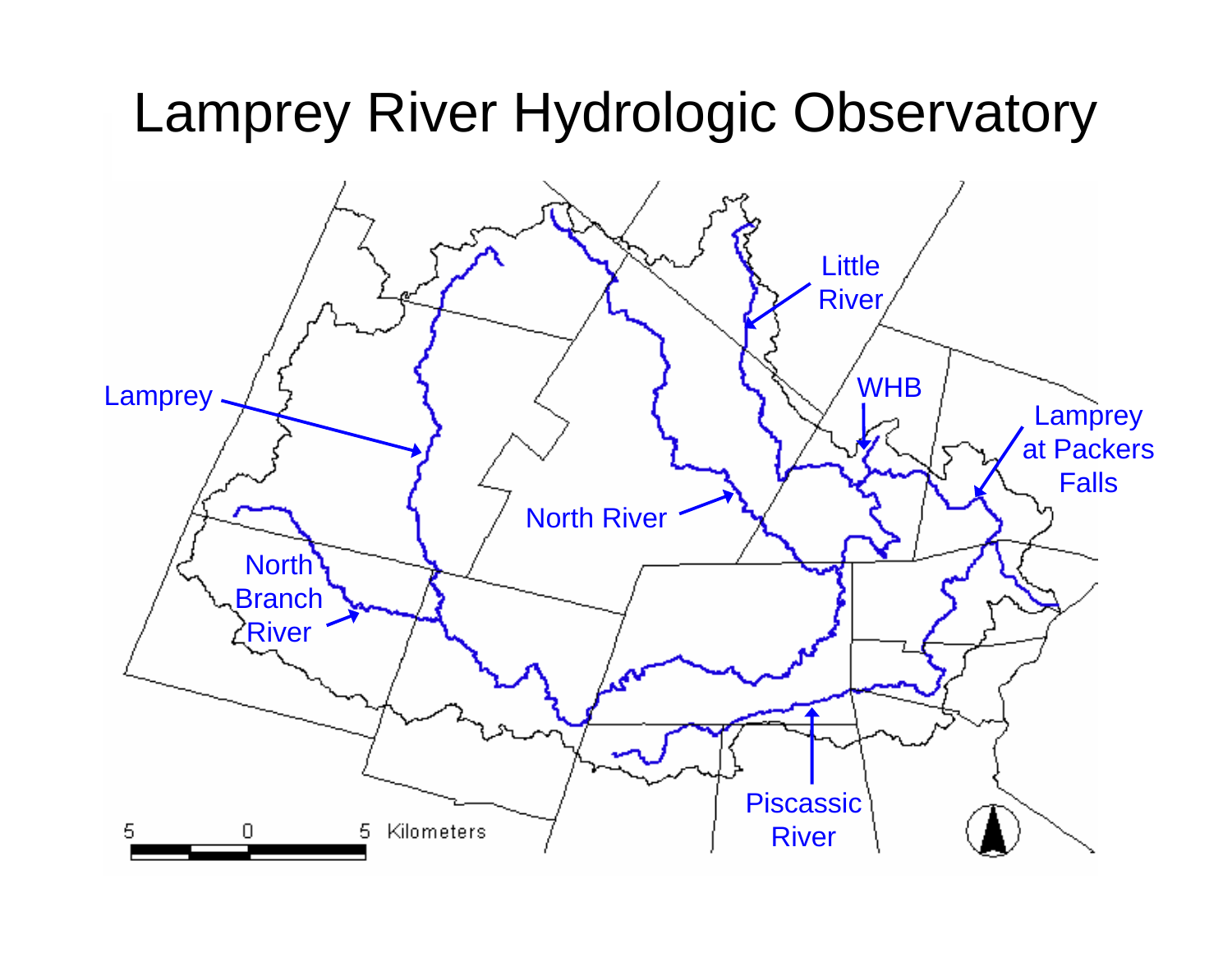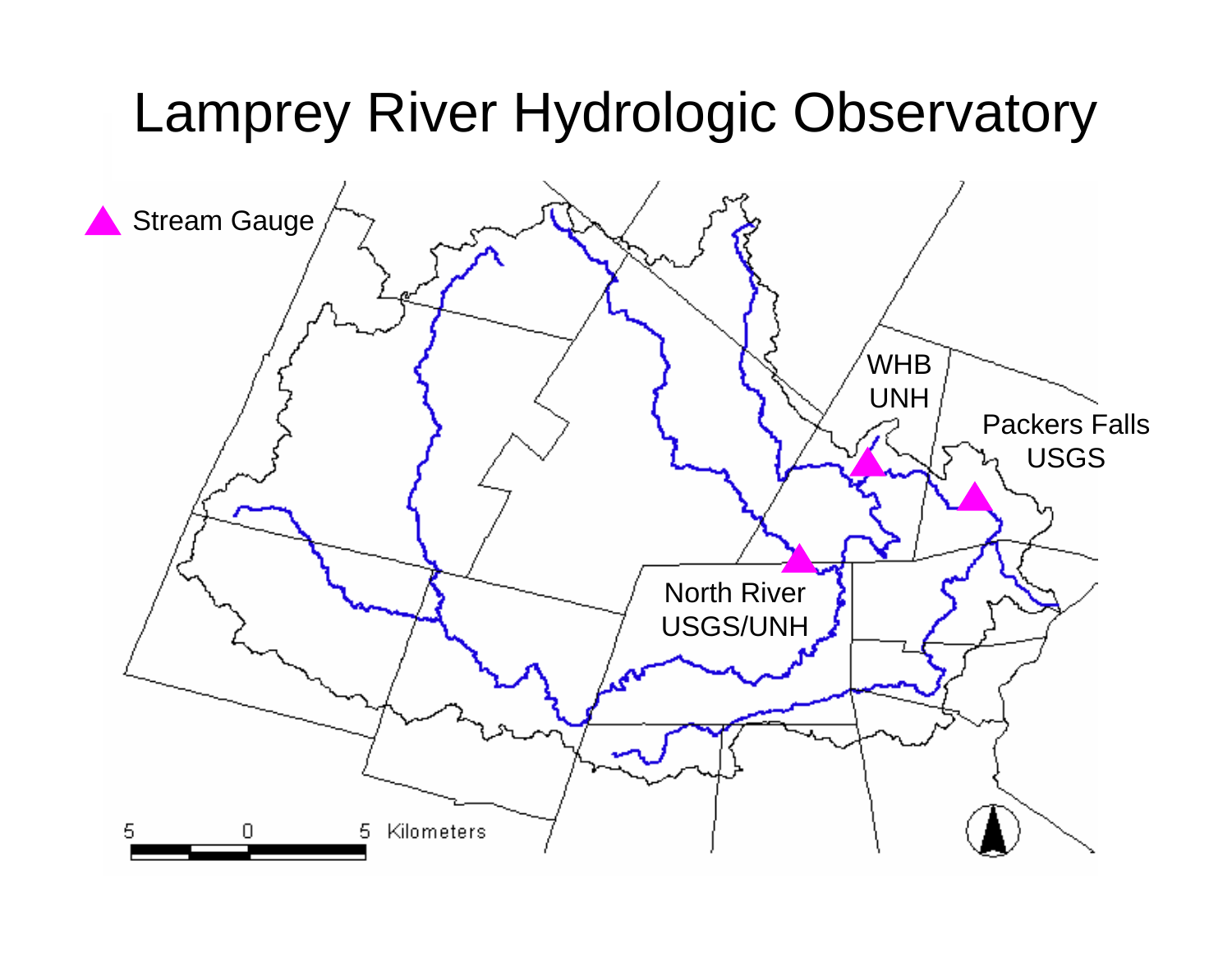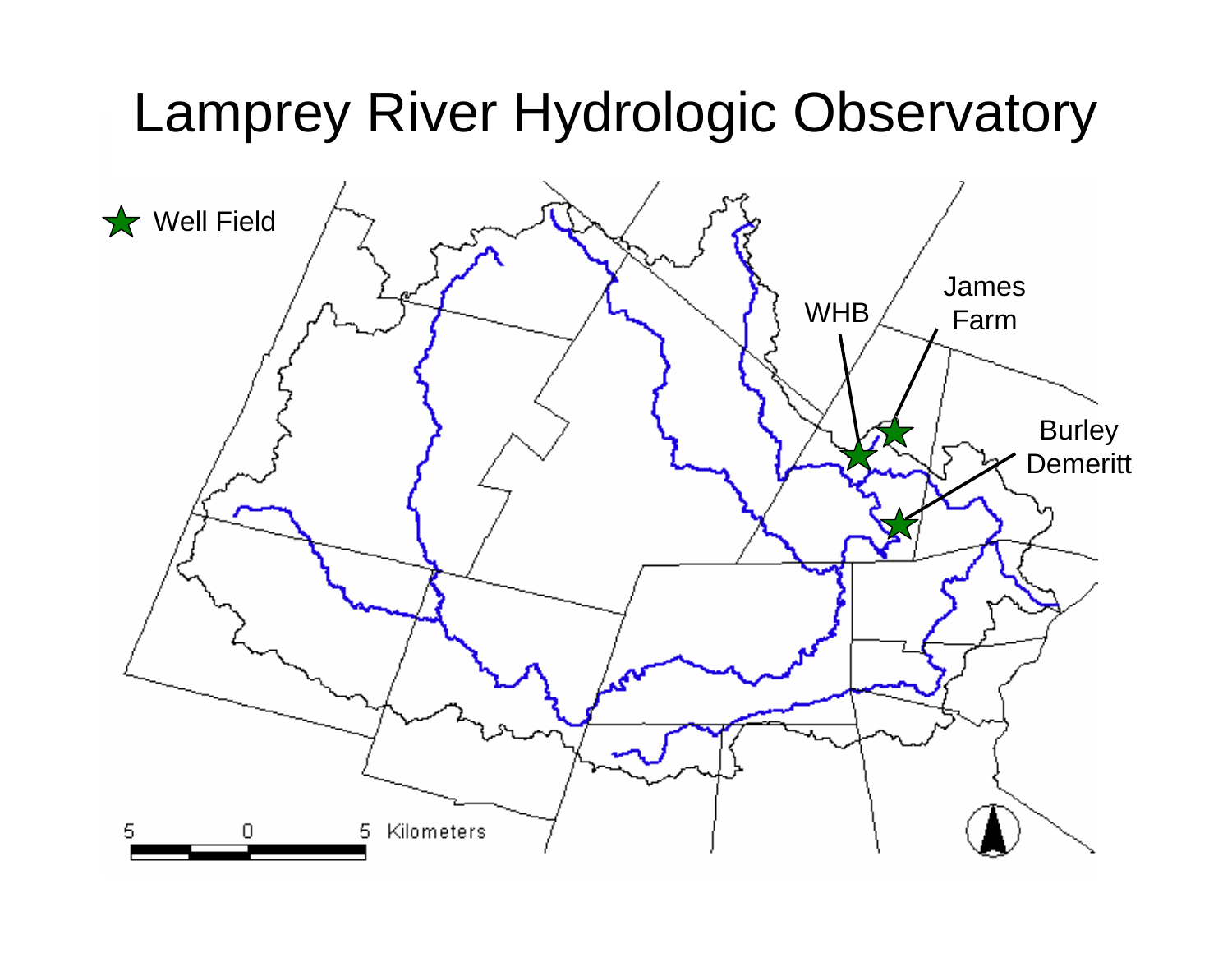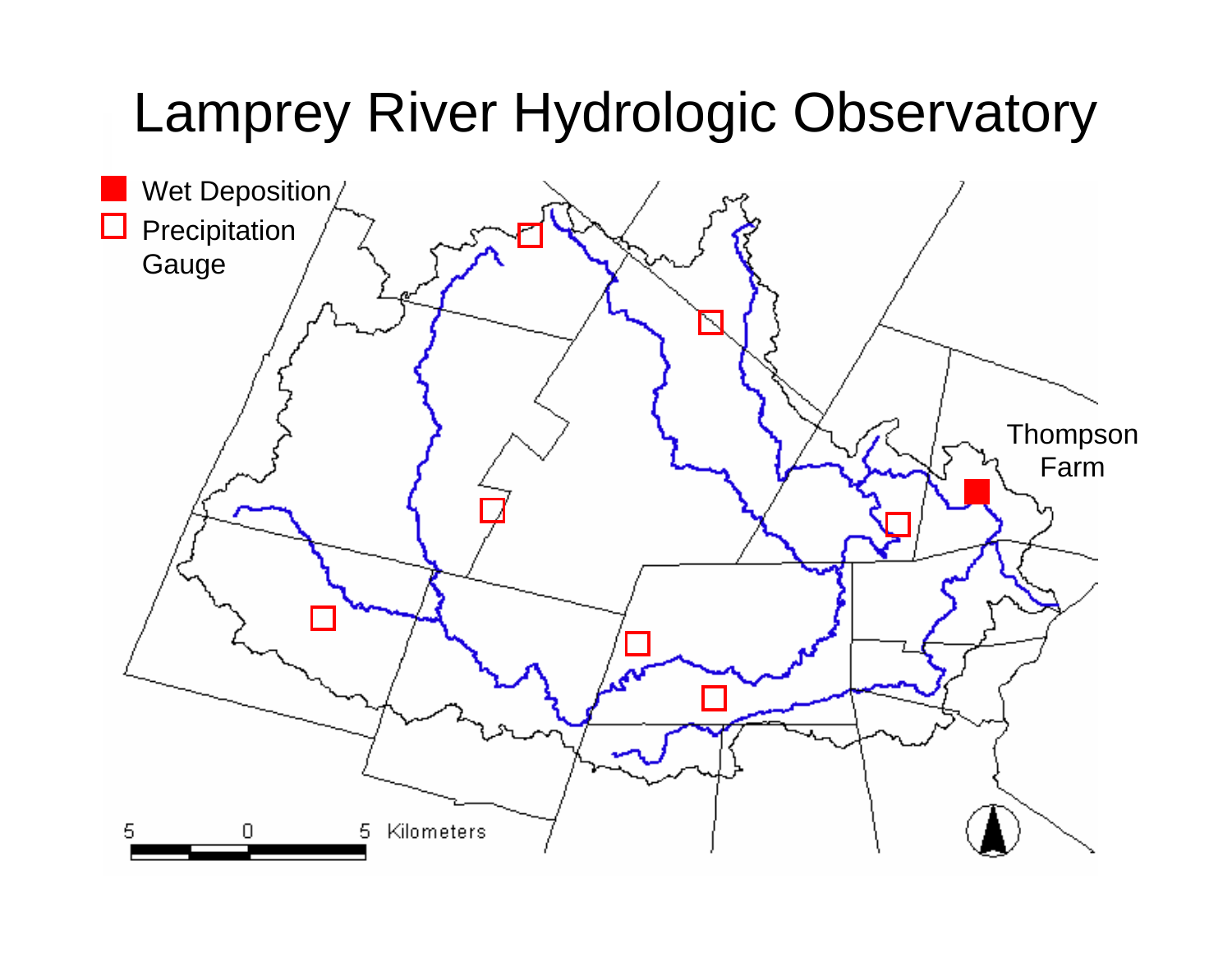#### Weekly Stream Sites

5

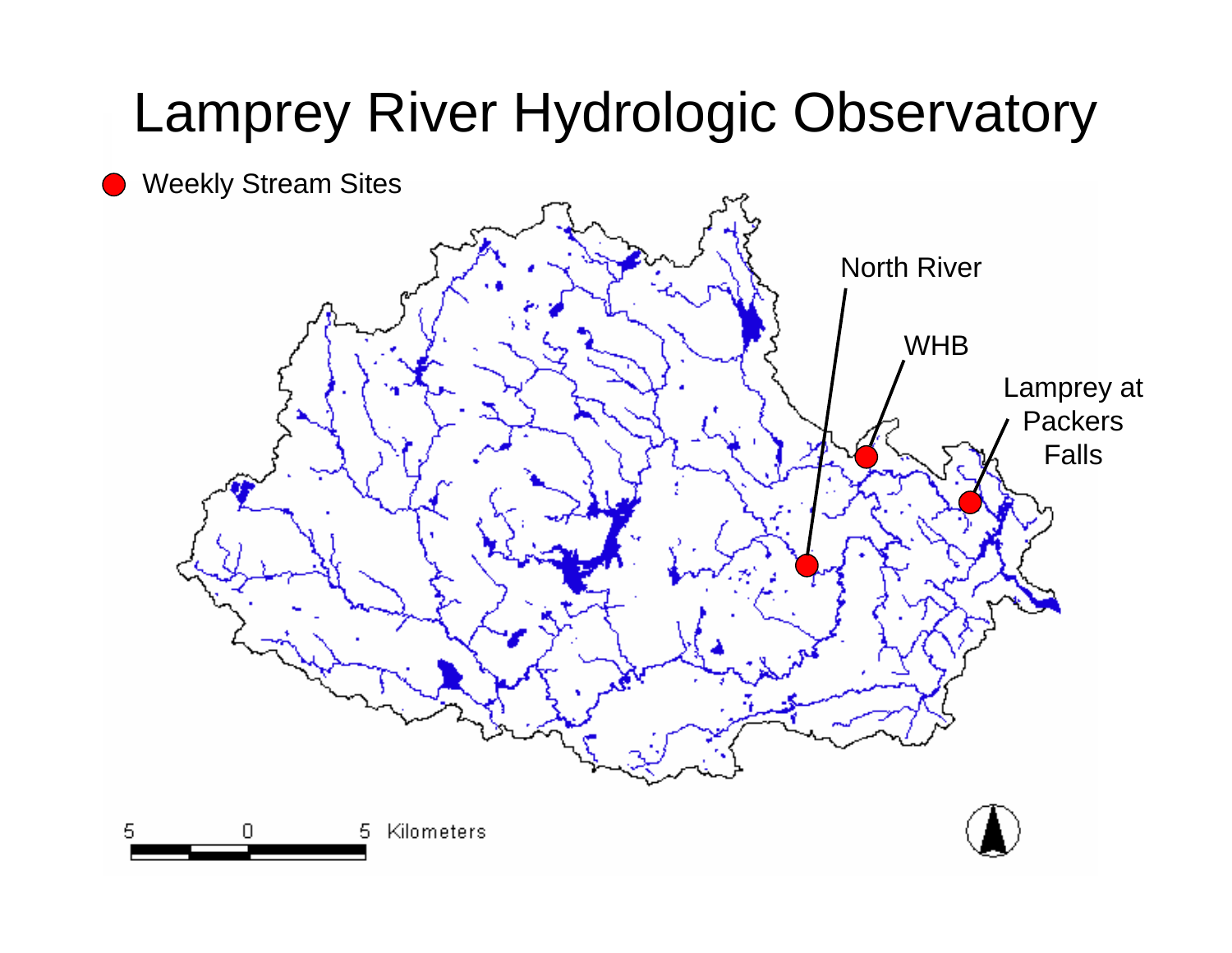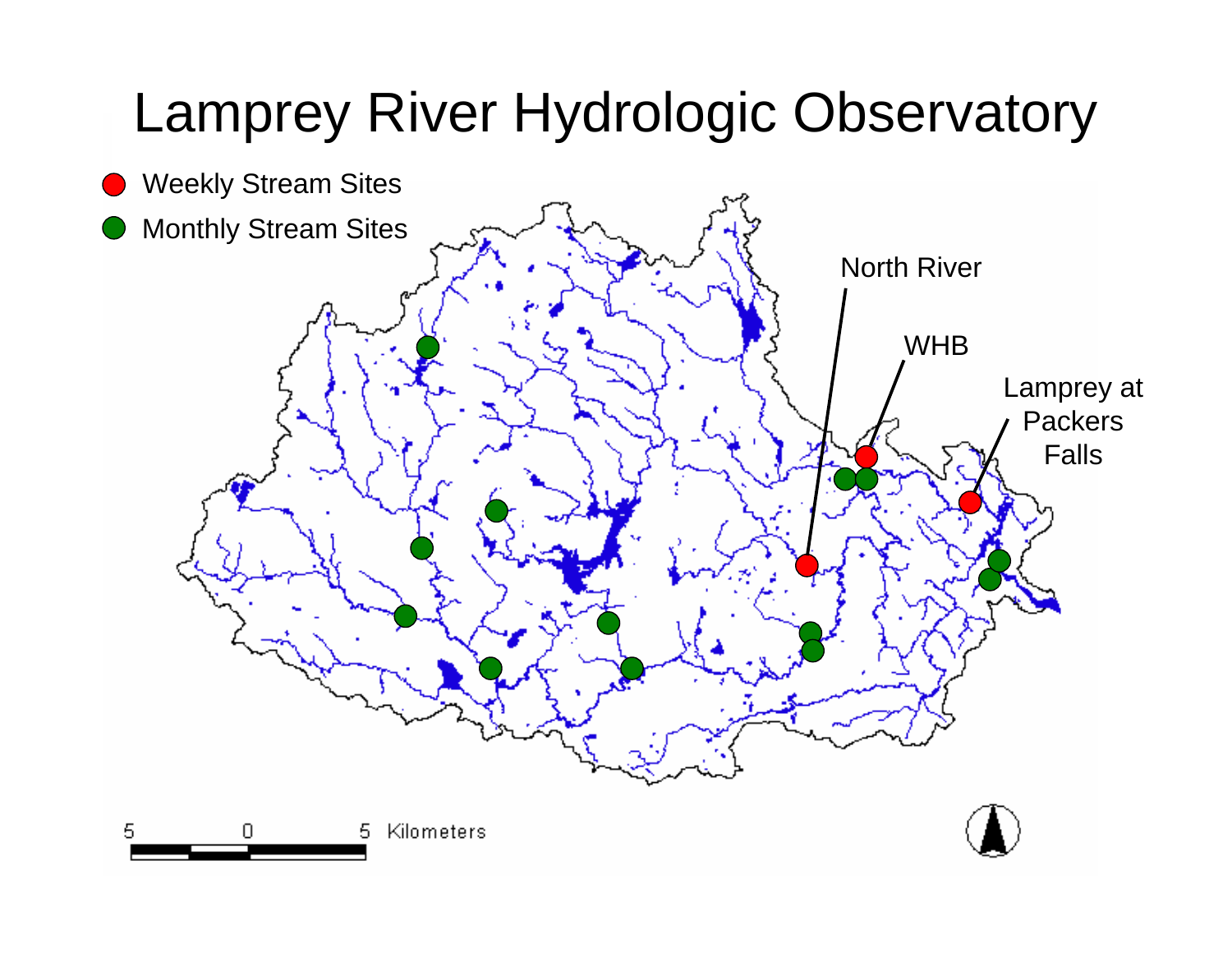# Well Fields

### James Farm – Est. 1995

### WHB – Est. 2004



Plus recently installed wells at Burley Demeritt Farm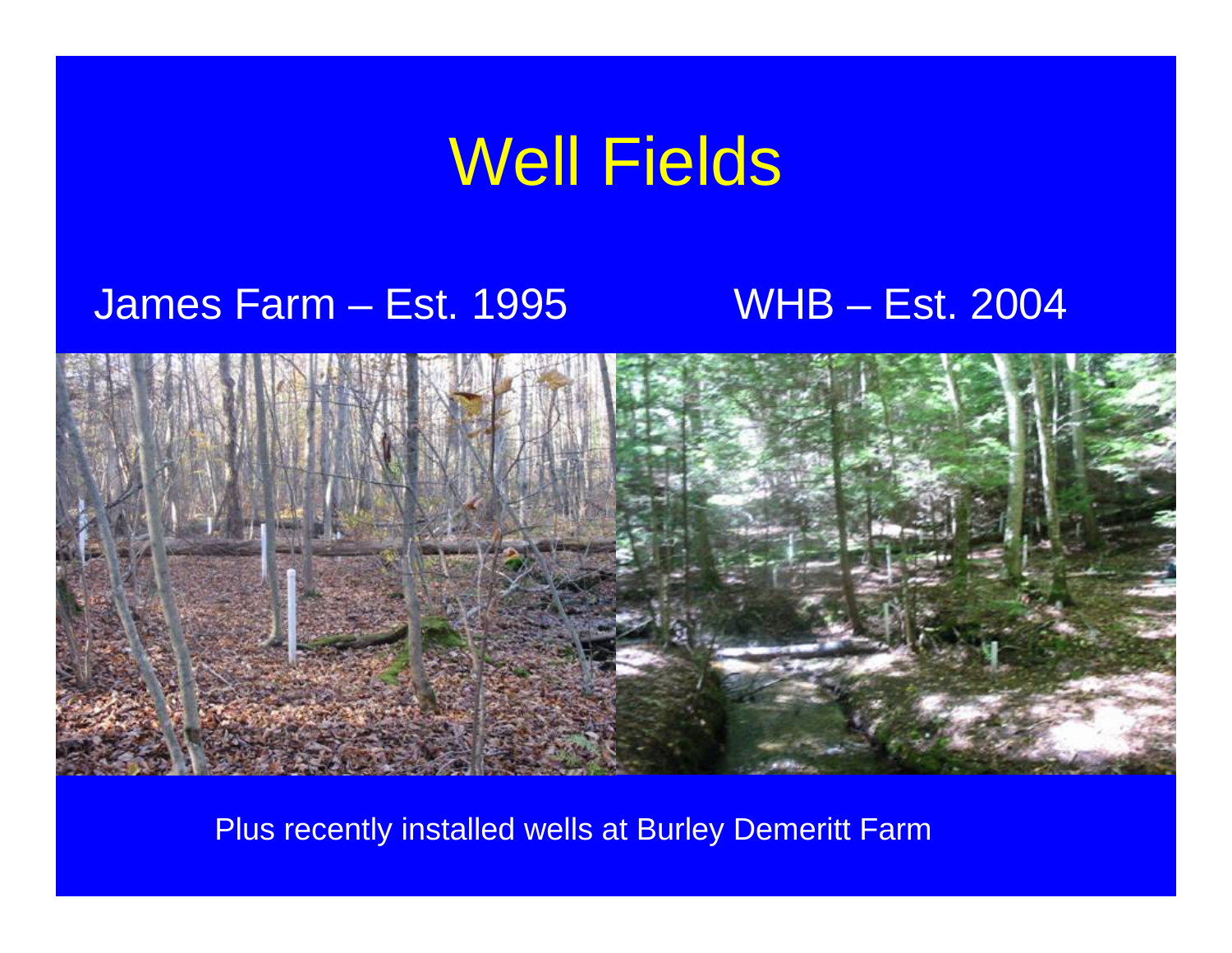# Precipitation Collection



Volunteer Precipitation Monitoring Established October 2003



Precipitation Chemistry Collection Established November 2003 (now part of AIRMAP)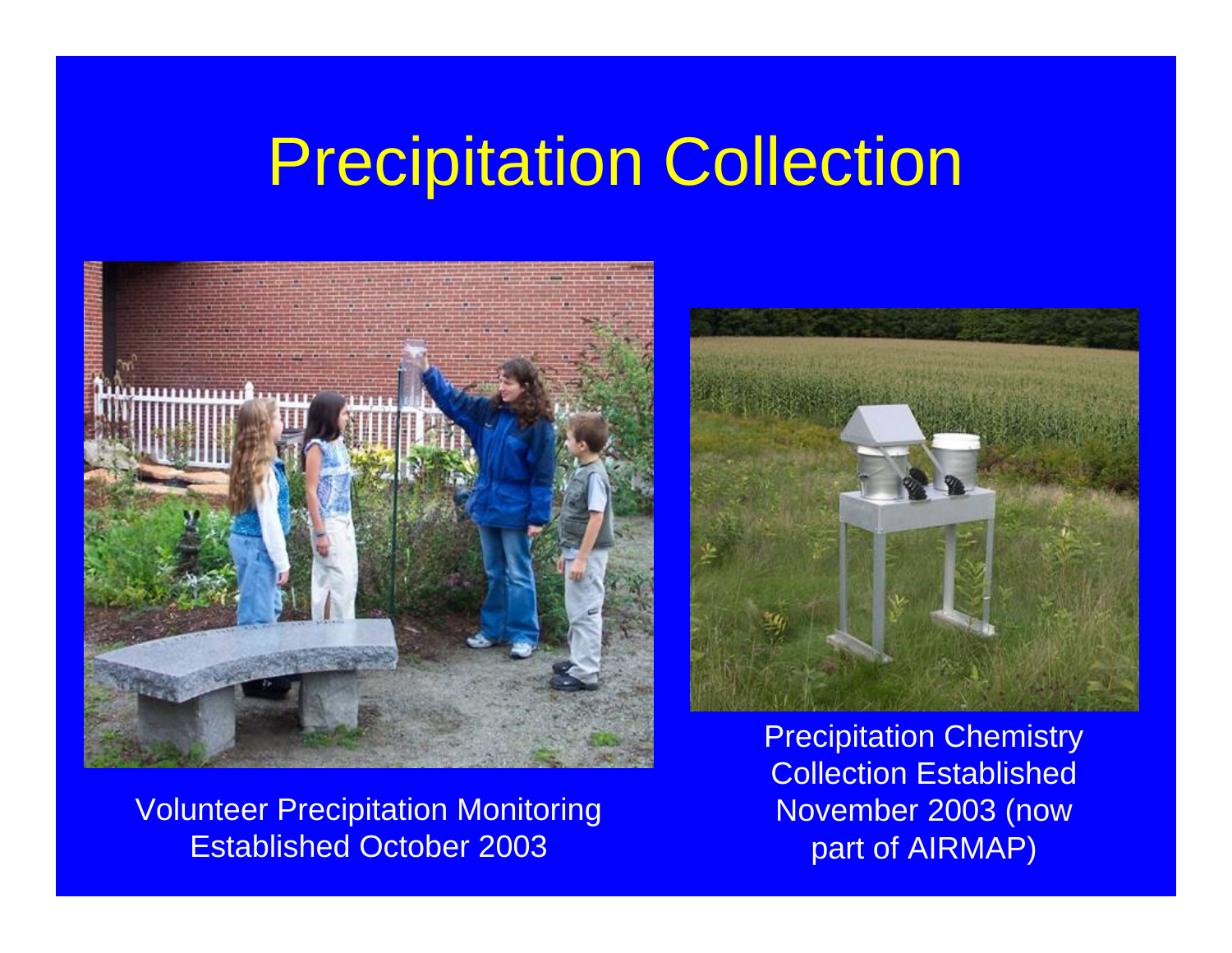| <b>Sampling Category</b>                                                                           | <b>Parameters Measured</b>                                                                                                               |
|----------------------------------------------------------------------------------------------------|------------------------------------------------------------------------------------------------------------------------------------------|
| <b>3 Weekly Stream Sites</b><br>(Lamprey since 09/99; WHB<br>and North River since 2004)           | DOC, DON, $NO_3$ , NH <sub>4</sub> , PO <sub>4</sub> , SiO <sub>2</sub> , CI,<br>SO <sub>4</sub> , Na, Mg, K, Ca, TP, TDP, pH,<br>SC, DO |
| <b>Additional Parameters for the</b><br>Lamprey (since 10/02)                                      | DIC, TSS, Particulate C and<br><b>Particulate N</b>                                                                                      |
| <b>13 Monthly Stream Sites</b><br>(weekly during 2004;<br>monthly since 2005)                      | DOC, DON, $NO_3$ , $NH_4$ , $PO_4$ , $SiO_2$ , CI,<br>SO <sub>4</sub> , Na, Mg, K, Ca, pH, SC, DO                                        |
| <b>Precipitation Chemistry at</b><br><b>Thompson Farm</b><br>(event basis since 11/03)             | DOC, DON, $NO_3$ , $NH_4$ , $PO_4$ , $SiO_2$ , CI,<br>SO <sub>4</sub> , Oxalate, Na, Mg, K, Ca, pH, SC                                   |
| <b>WHB and James Farm Well</b><br>Fields (Monthly 07/04 to 05/07;<br><b>Quarterly since 05/07)</b> | DOC, DON, NO <sub>3</sub> , NH <sub>4</sub> , PO <sub>4</sub> , SiO <sub>2</sub> , CI,<br>SO <sub>4</sub> , Na, Mg, K, Ca, pH, SC, DO    |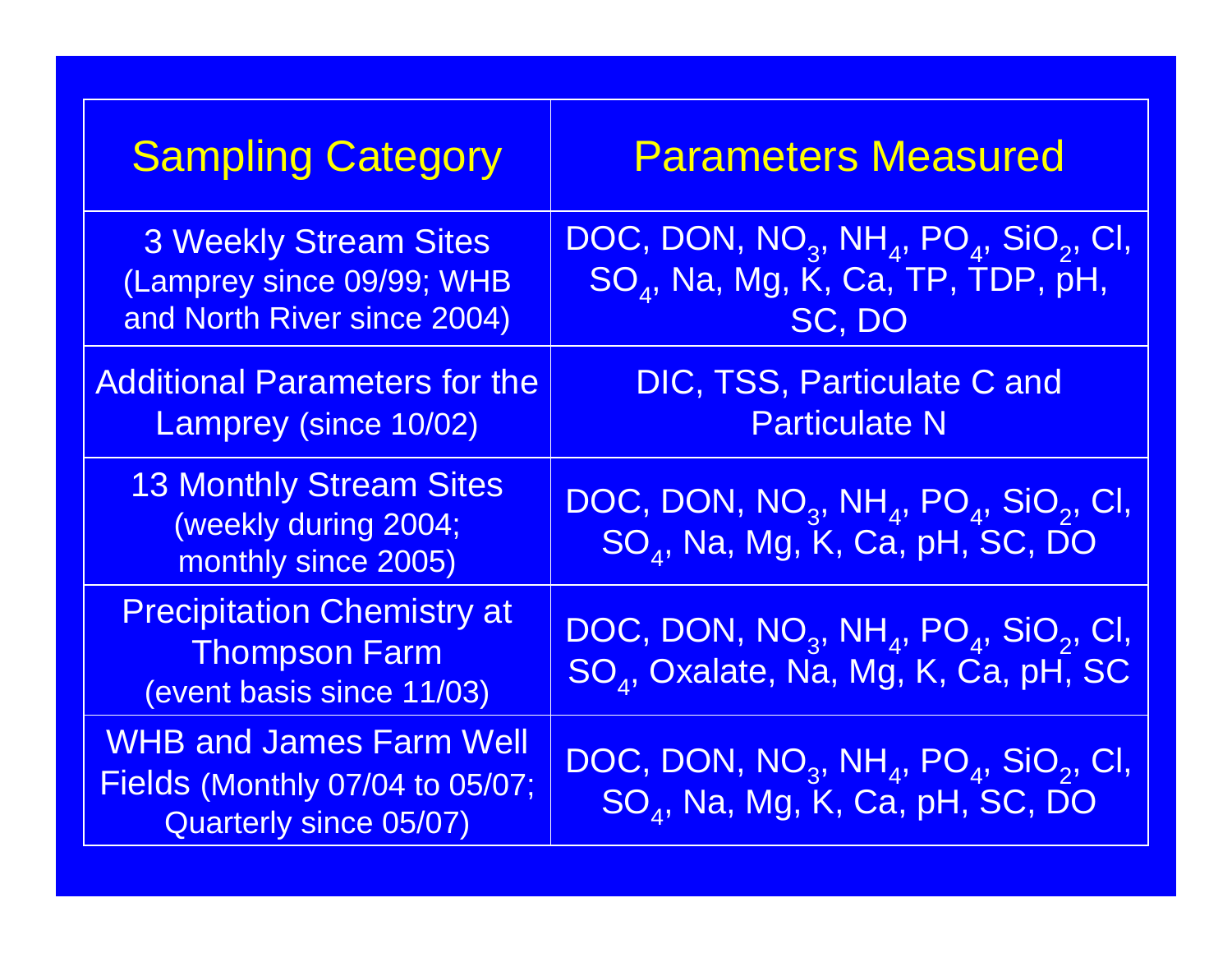### Nitrate Over Time in the Lamprey River

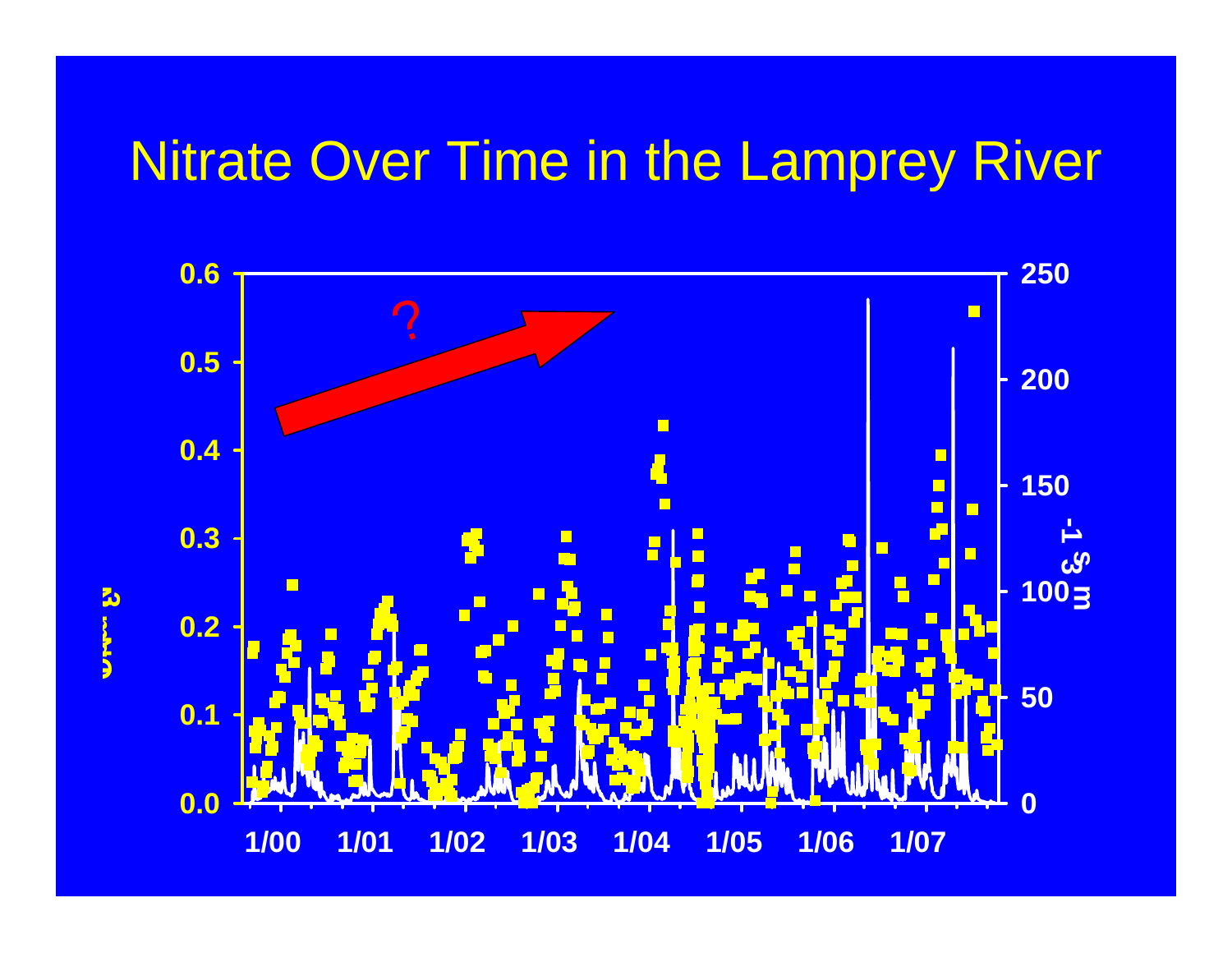## Monthly Nitrate in the Lamprey River

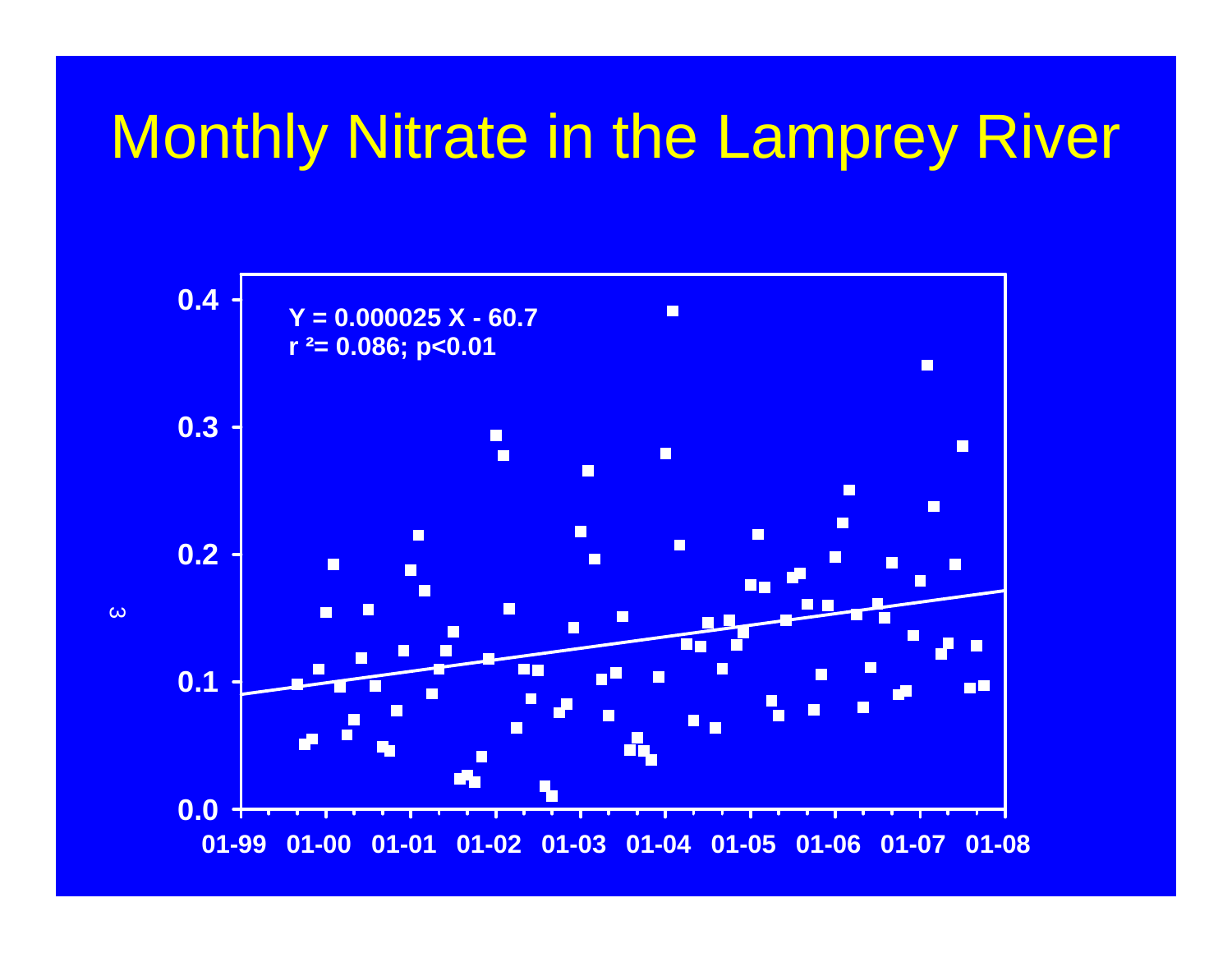## Dissolved Organic Carbon Over Time in the Lamprey River

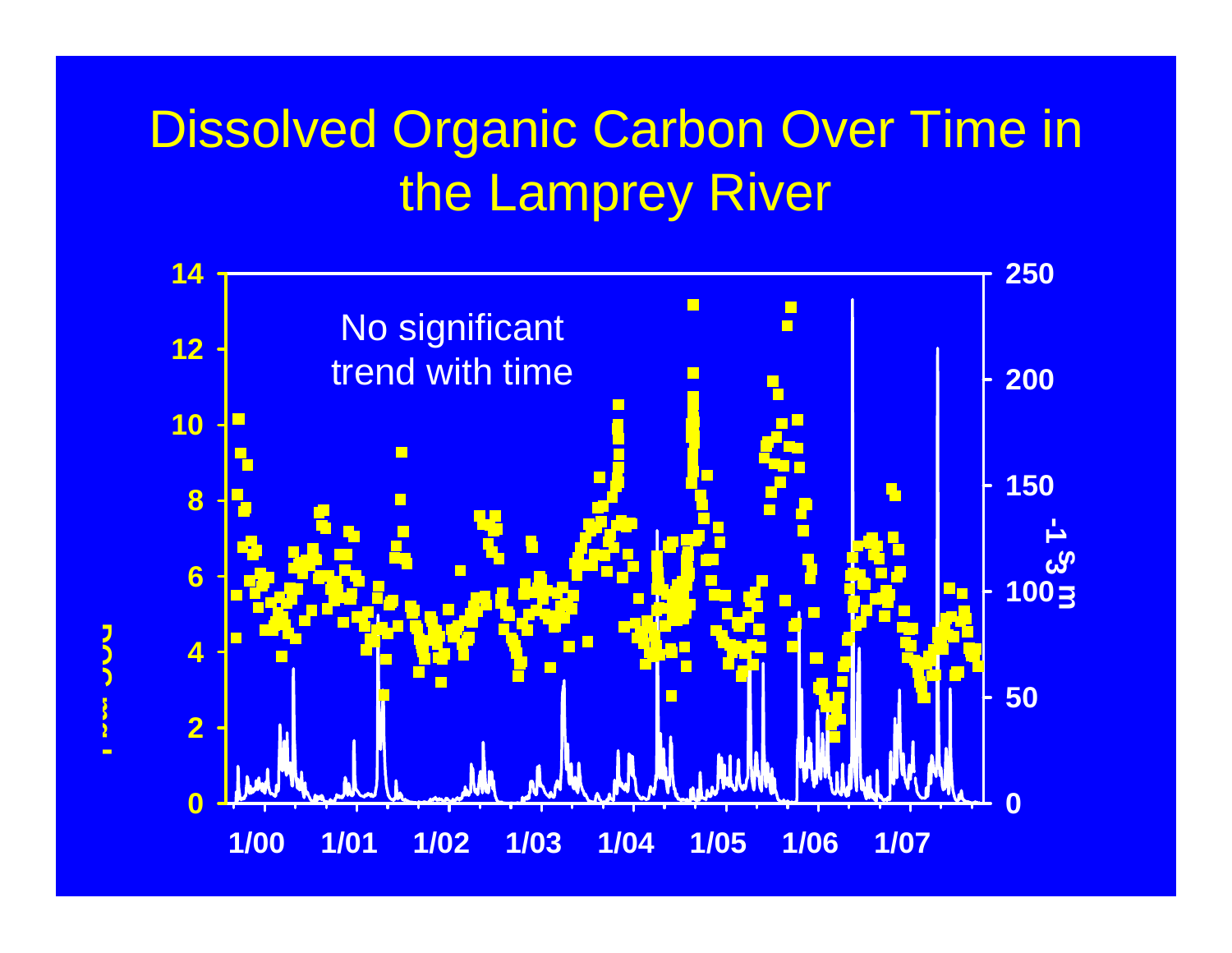## Surface water nitrate is best predicted by human population density

#### Lamprey Sub-basins

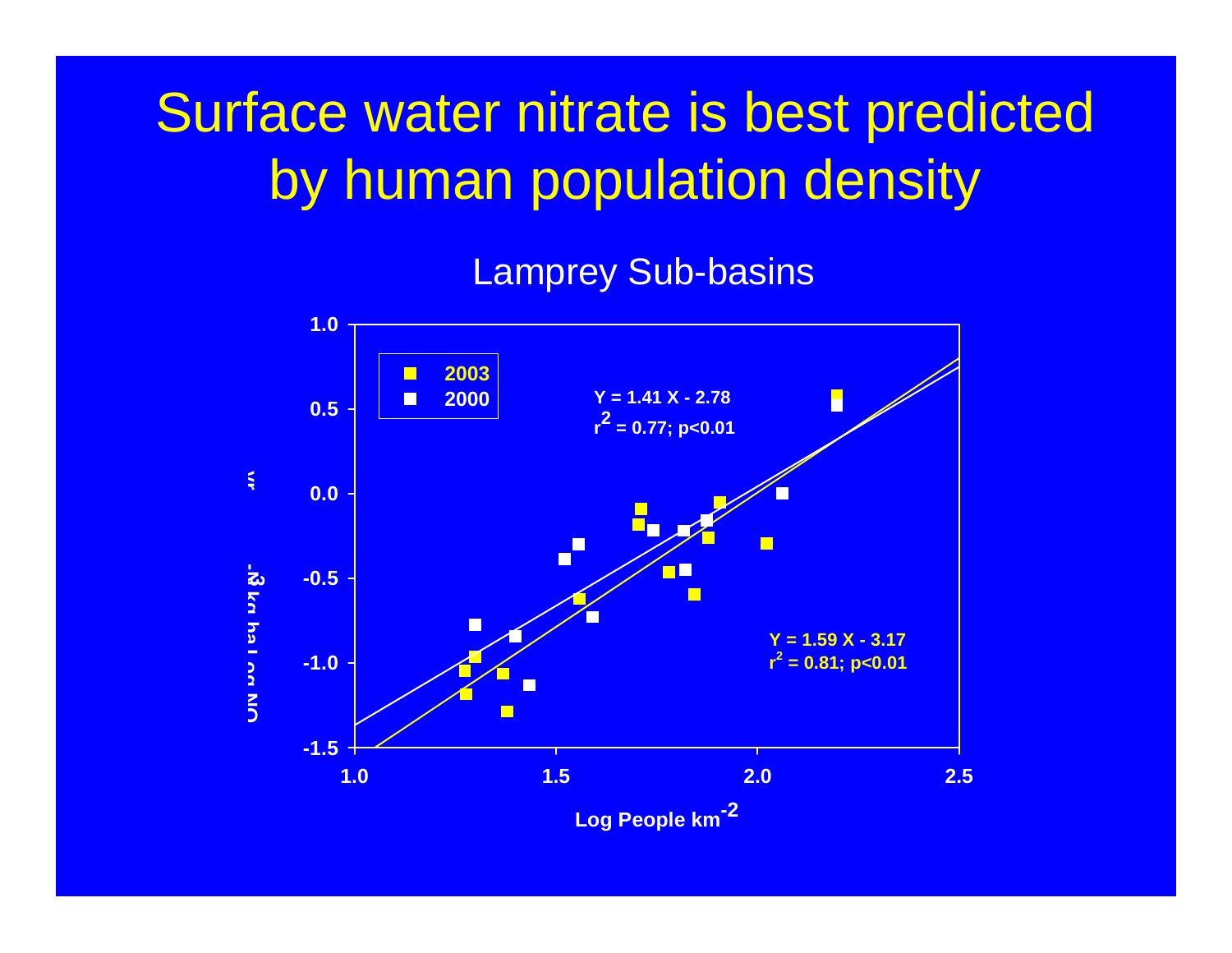### Cl and Na are related to Impervious Surfaces



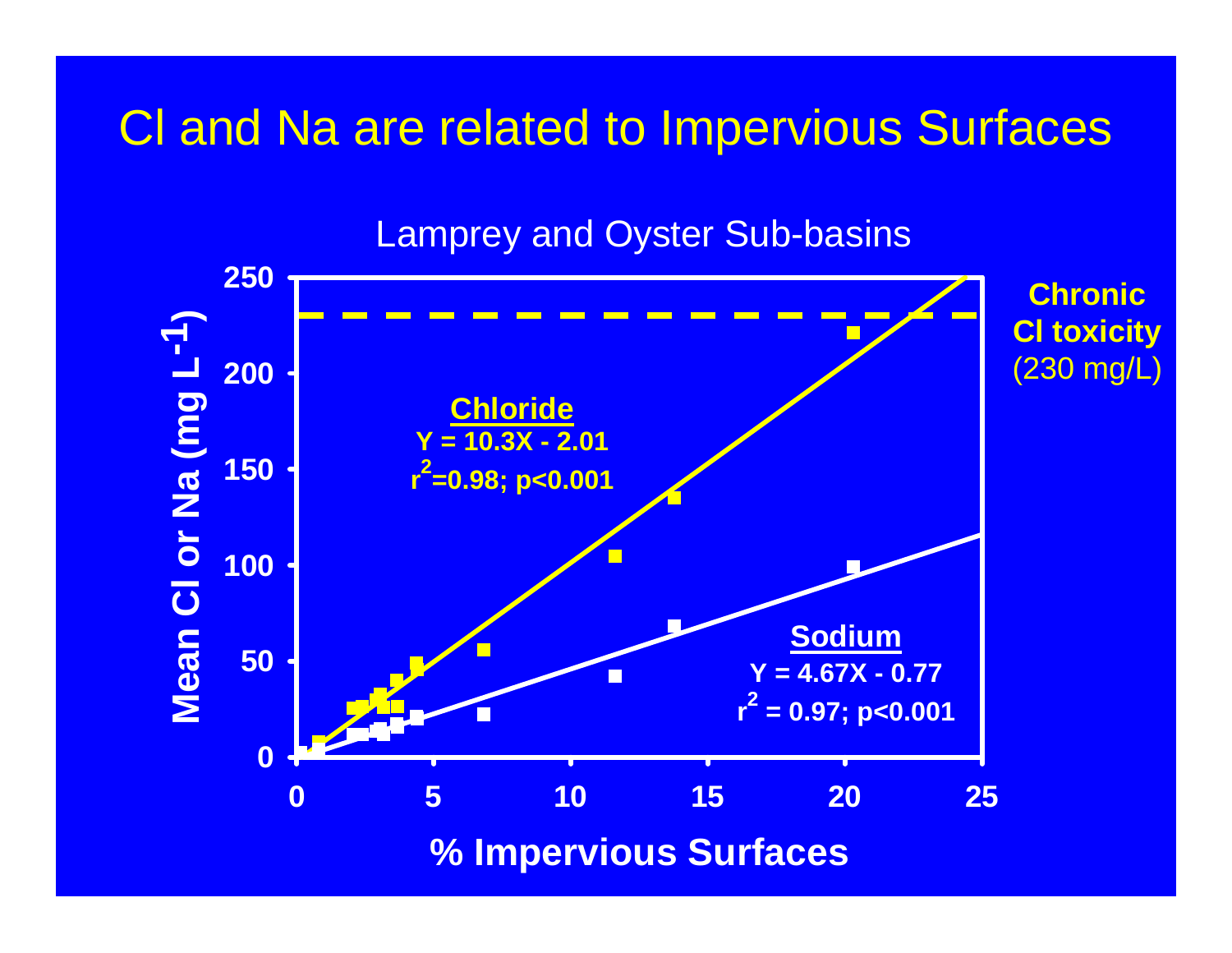### Dissolved Organic Matter is Related to Wetland Cover

Lamprey, Ossipee and Oyster Sub-basins

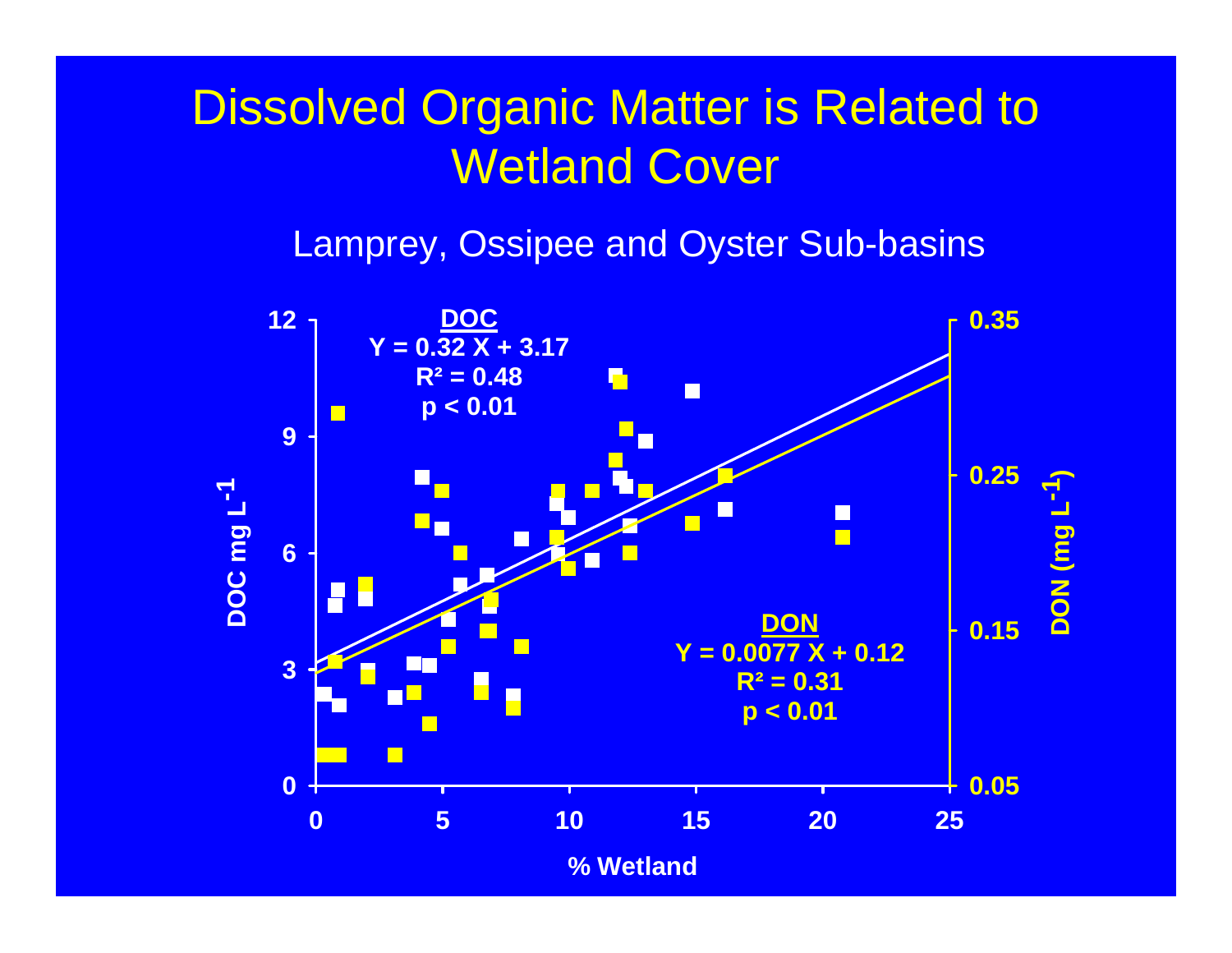### Mean Groundwater Nitrate in Lamprey Sub-basins is best predicted by human population density

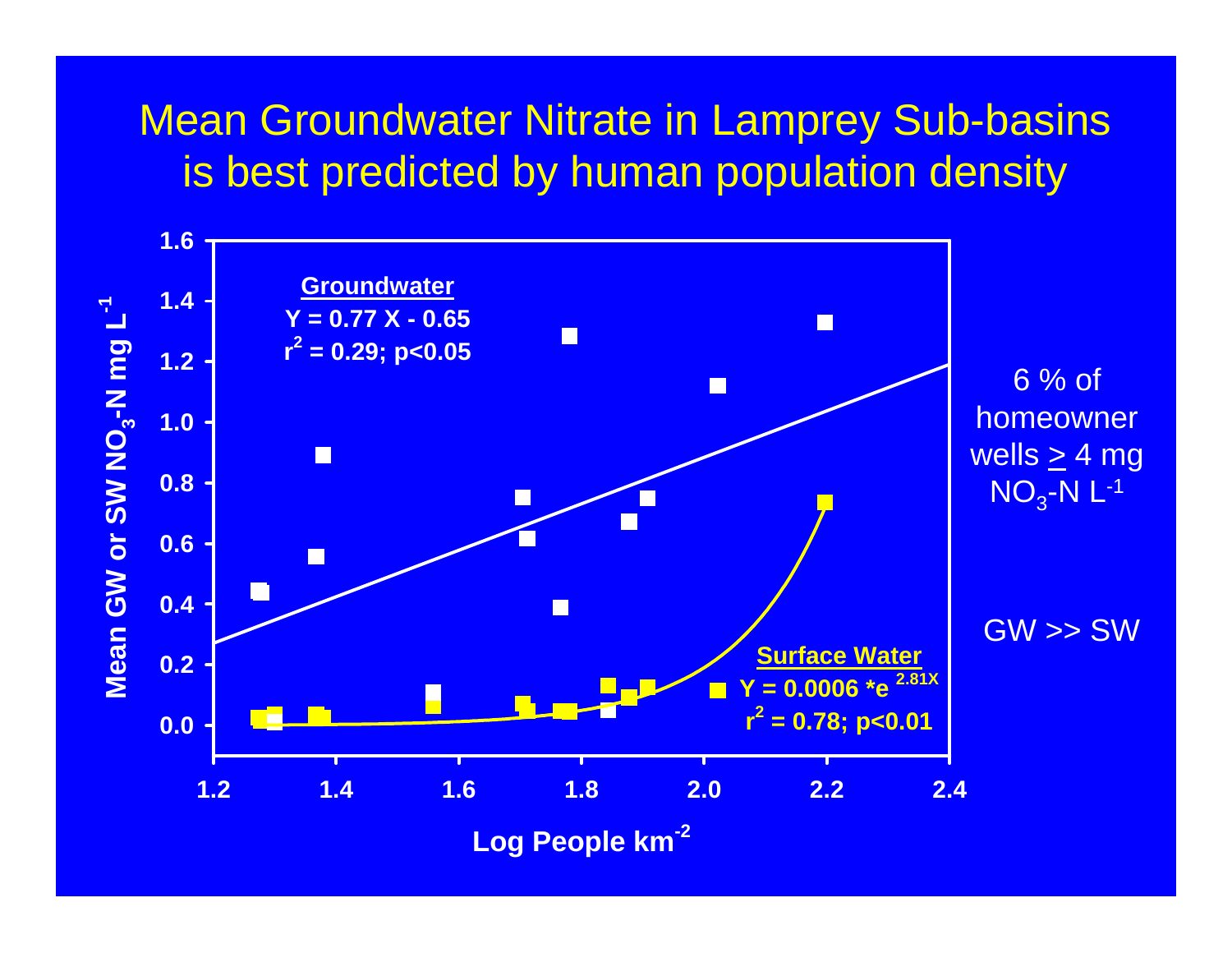### Mean Groundwater Chloride in Lamprey Sub-basins is best predicted by human population density